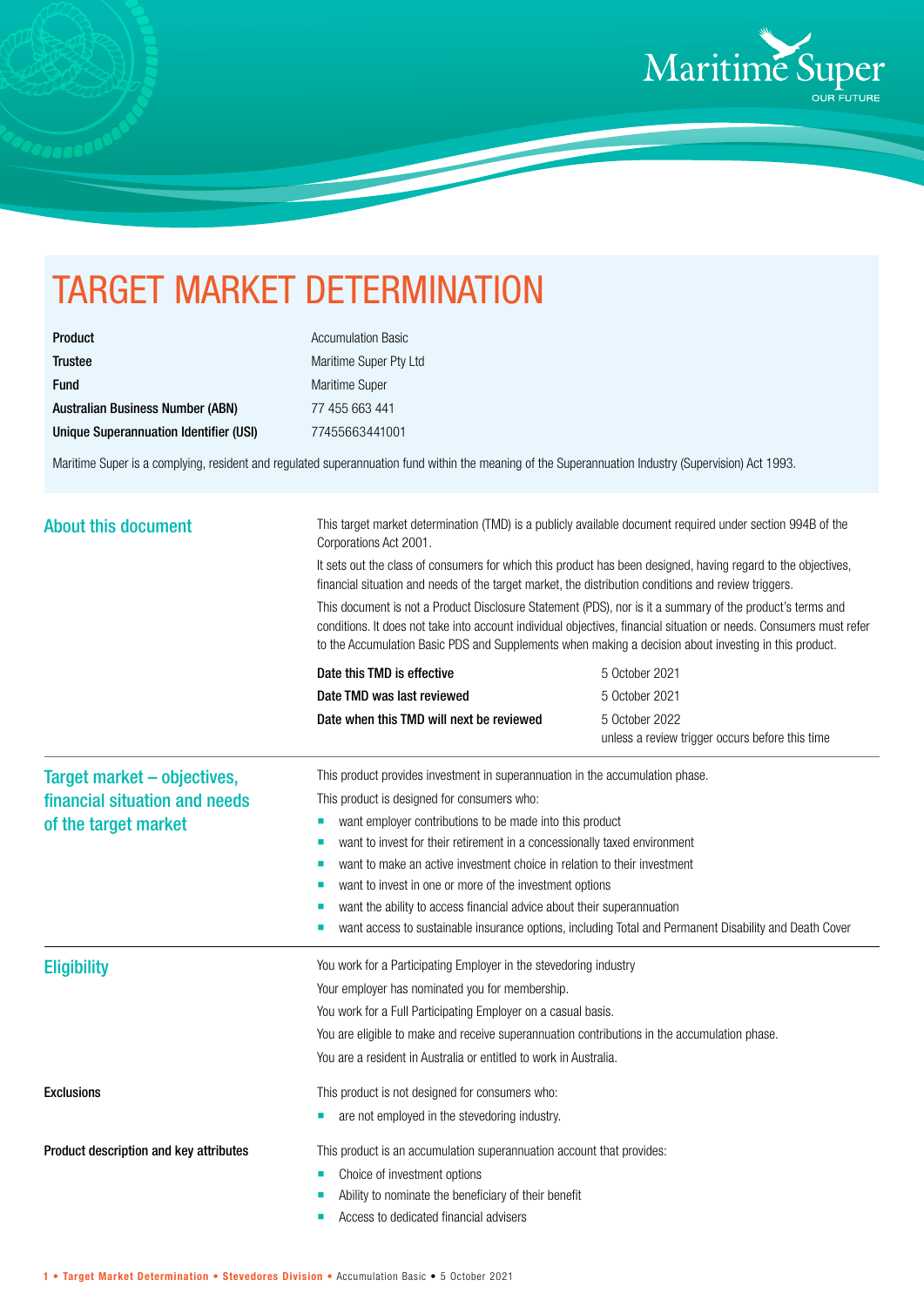| <b>Investments</b>                                                             | The table below sets out the sub-class of customers that each group of investments within Accumulation Basic<br>has been designed for:                                                                                                                                                                 |
|--------------------------------------------------------------------------------|--------------------------------------------------------------------------------------------------------------------------------------------------------------------------------------------------------------------------------------------------------------------------------------------------------|
| Growth options - actively managed                                              | These options are designed for members who:                                                                                                                                                                                                                                                            |
| - Shares Plus, Australian Equities,<br><b>International Equities, Balanced</b> | Are seeking to invest for long-term growth, through exposure to Australian and international shares, with<br>some exposure to unlisted investments, debt and cash                                                                                                                                      |
|                                                                                | Are seeking to earn an investment return equivalent to or higher than CPI +4% pa on average over 20 years<br>and are willing to accept a higher level of risk                                                                                                                                          |
|                                                                                | Are willing to invest in the option for a recommended minimum timeframe of $5+$ years                                                                                                                                                                                                                  |
|                                                                                | Are willing to accept a greater level of volatility                                                                                                                                                                                                                                                    |
| Growth options - passively managed -                                           | This option is designed for members who:                                                                                                                                                                                                                                                               |
| <b>Indexed Balanced</b>                                                        | Are seeking to invest for long-term growth, through exposure to Australian and international shares, with<br>п<br>some exposure to unlisted investments, debt and cash                                                                                                                                 |
|                                                                                | Seeking a lower cost investment                                                                                                                                                                                                                                                                        |
|                                                                                | Are seeking to earn an investment return equivalent to or higher than CPI $+2.5%$ pa on average over<br>20 years and are willing to accept a higher level of risk                                                                                                                                      |
|                                                                                | Are willing to invest in the option for a recommended minimum timeframe of $5+$ years                                                                                                                                                                                                                  |
|                                                                                | Are willing to accept a greater level of volatility                                                                                                                                                                                                                                                    |
| Socially responsible option                                                    | This option is designed for members who:                                                                                                                                                                                                                                                               |
|                                                                                | Are seeking to invest for long-term growth<br>a.                                                                                                                                                                                                                                                       |
|                                                                                | Are seeking to invest in a responsible investment option                                                                                                                                                                                                                                               |
|                                                                                | Are seeking to earn an investment return equivalent to or higher than CPI +3% pa on average over 20 years                                                                                                                                                                                              |
|                                                                                | and are willing to accept a higher risk level                                                                                                                                                                                                                                                          |
|                                                                                | Are willing to invest their capital in the option for a recommended minimum timeframe of $5+$ years                                                                                                                                                                                                    |
| Moderate option - Conservative Balanced                                        | This option is designed for members who:                                                                                                                                                                                                                                                               |
|                                                                                | Are seeking to invest for long-term growth, across a range of asset classes                                                                                                                                                                                                                            |
|                                                                                | Are seeking to earn an investment return equivalent to or higher than CPI +3% pa on average over 20 years<br>and are willing to accept a medium level of risk                                                                                                                                          |
|                                                                                | Are willing to invest in the option for a recommended minimum timeframe of 5+ years                                                                                                                                                                                                                    |
|                                                                                | Are willing to accept some volatility<br>ш                                                                                                                                                                                                                                                             |
| Defensive options - Capital Stable, Cash                                       | These options are designed for members who:                                                                                                                                                                                                                                                            |
|                                                                                | Are seeking to invest in lower risk options                                                                                                                                                                                                                                                            |
|                                                                                | Are seeking to earn an investment return up to CPI +2% pa on average over 20 years and are willing to                                                                                                                                                                                                  |
|                                                                                | accept a lower level of risk                                                                                                                                                                                                                                                                           |
|                                                                                | Have a short term investment horizon                                                                                                                                                                                                                                                                   |
| <b>Insurance</b>                                                               | Consumers may access insurance through this product. To be eligible they must meet the age, employment and<br>residency requirements detailed in the Accumulation Basic Insurance Supplement. The table below sets out the<br>sub-class of consumers that each insurance option has been designed for: |
| Death insurance cover                                                          | This option is designed for members who:                                                                                                                                                                                                                                                               |
|                                                                                | Are aged between 15 and 69                                                                                                                                                                                                                                                                             |
|                                                                                | Want the ability to increase their cover (voluntary cover)                                                                                                                                                                                                                                             |
|                                                                                | Want to nominate beneficiaries of the death benefit                                                                                                                                                                                                                                                    |
| Total & Permanent Disablement                                                  | This option is designed for members who:                                                                                                                                                                                                                                                               |
| insurance cover                                                                | Are aged between 15 and 69                                                                                                                                                                                                                                                                             |
|                                                                                | Want to receive a lump sum benefit in the event they are unable to ever work again due to illness or                                                                                                                                                                                                   |
|                                                                                | accident<br>Want the ability to increase their cover (voluntary cover)                                                                                                                                                                                                                                 |
| Income Protection insurance cover                                              | This option is designed for members who:                                                                                                                                                                                                                                                               |
|                                                                                | Are aged 15 to 64                                                                                                                                                                                                                                                                                      |
|                                                                                | Want to receive a monthly benefit if they cannot work for an extended period of time due to injury or illness                                                                                                                                                                                          |
|                                                                                |                                                                                                                                                                                                                                                                                                        |